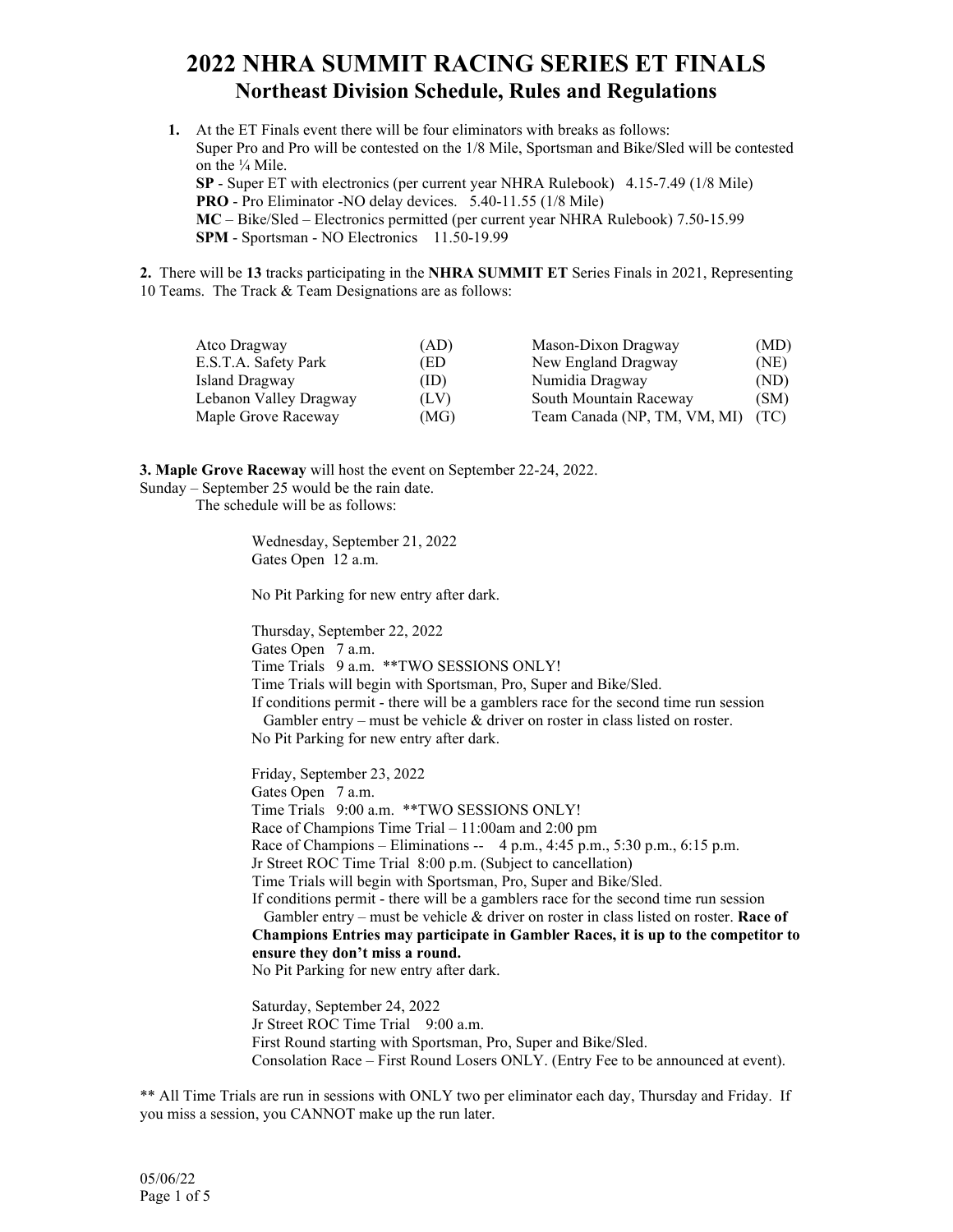**4.** Entry fees will be \$100 for car and driver, \$35 for event crew member, \$20 for Saturday only crew member and children under 12 free. **Roster Deadline, Tuesday September 13, 2022.**

**5.** Each team will consist of the **minimum** of 7 Super ET cars, 7 Pro ET cars, 1 Motorcycles/Snowmobiles, and 1 Sportsman cars, and 22 floaters for a total of 38 vehicles on a team, with the following purse:

| Super ET                | <b>Pro ET</b>           | <b>Bike/Sled</b>     | <b>Sportsman</b>     |
|-------------------------|-------------------------|----------------------|----------------------|
| Winner -- $$5000$       | Winner -- $$3000$       | Winner -- $$1500$    | Winner -- $$1500$    |
| Runner-up $-$ \$2500    | Runner-up $-$ \$1500    | Runner-up $-$ \$600  | Runner-up $-$ \$600  |
| Semi's $-$ \$1000       | Semi's $-$ \$600        | Semi's $-$ \$ 300    | Semi's $-$ \$ 300    |
| $7th$ Round -- \$480    | $7th$ Round -- \$ 250   | $5th$ Round -- \$ 70 | $5th$ Round -- \$ 70 |
| $6th$ Round -- \$ 240   | $6^{th}$ Round -- \$150 | $4th$ Round -- \$ 50 | $4th$ Round -- \$ 50 |
| $5th$ Round -- \$ 120   | $5th$ Round -- \$ 80    |                      |                      |
| $4^{th}$ Round -- \$ 90 | $4th$ Round -- \$ 60    |                      |                      |

## **Above purse will be prorated if the following are not on total Rosters: Super ET -- 120, Pro ET – 120, Bike/Sled – 35, Sportsman -- 70**

**6.** At the event, each eliminator winner will receive the purse. At the Northeast Division Banquet each winner will receive an NHRA Division Champion Wally trophy, NHRA/Summit Series ET Gold Card, and an NHRA Northeast Division Champion Jacket.

**7.** The winners in Super ET, Pro ET, Motorcycle/Snowmobile and Sportsman will also receive the specially designed ET Champion Ring.

**8.** The winning team will receive \$3800 (\$100 per Team Member). Points from the Race of Champions will be added to the team total points.

**9.** The Jr Street Race of Champions, will be run on Saturday. Current year Jr Street Rules apply to all entries. A ladder will be generated from the first Time Run on **Saturday** qualified from reaction time. The car used by the Jr Street entrant may not be used in any other eliminator. The Host Track will supply runner-up plaque. Winner will also be presented with an NHRA/Summit Series ET Gold Card, Champion Jacket, and trophy at the Northeast Division Banquet

**10.** The Race of Champions will be run on Friday. It will feature the Track Champions in Super, Pro, Bike/Sled and Sportsman with the following purse:

| <b>Super ET</b>     | Pro ET              | <b>Bike/Sled</b>    | Sportsman           |
|---------------------|---------------------|---------------------|---------------------|
| \$1000<br>Winner -- | \$500<br>Winner --  | Winner --<br>\$500  | \$500<br>Winner --  |
| Runner-up $-$ \$500 | Runner-up $-$ \$250 | Runner-up $-$ \$250 | Runner-up $-$ \$250 |

A ladder will be generated from the first Time Run on Friday. Qualifying will be based on first run best reaction time. Round win points will count towards Team Championship.

**11.** Each racer listed on team roster (including motorcycle/snowmobile) must have a current NHRA ET, AdvET, ETMX, or SM Competition Number and a NHRA Membership for the class they are running. Any racers running 9.99 (6.39 – 1/8 mile) or quicker or 135 mph or faster **must have** a current NHRA Competition License and a current NHRA Membership and ET Number.  $9.99 (6.39 - 1/8$  mile) or quicker or 135 mph or faster must have chassis certification, and follow the current year NHRA Rulebook.

**12.** Motorcycle and Snowmobile must have a number plate and Dial-In plate, on the Left side. Each must be at least 6" x 12" and be located on the left hand side where it can be clearly seen by tower personnel.

**13.** All Numbers and Track Designations must be neatly and clearly displayed on the Left hand side. Example: 1 MG, 21 LV, etc. **Remember the tower at Maple Grove Raceway is on the LEFT hand side of the track**. NO SHOE POLISH PLEASE!!!!

**DEEP STAGING**. If you are going to deep stage, it may not be visible on the vehicle. All DEEP (lettering) on windows must be removed (not permitted to be covered). The tree will be on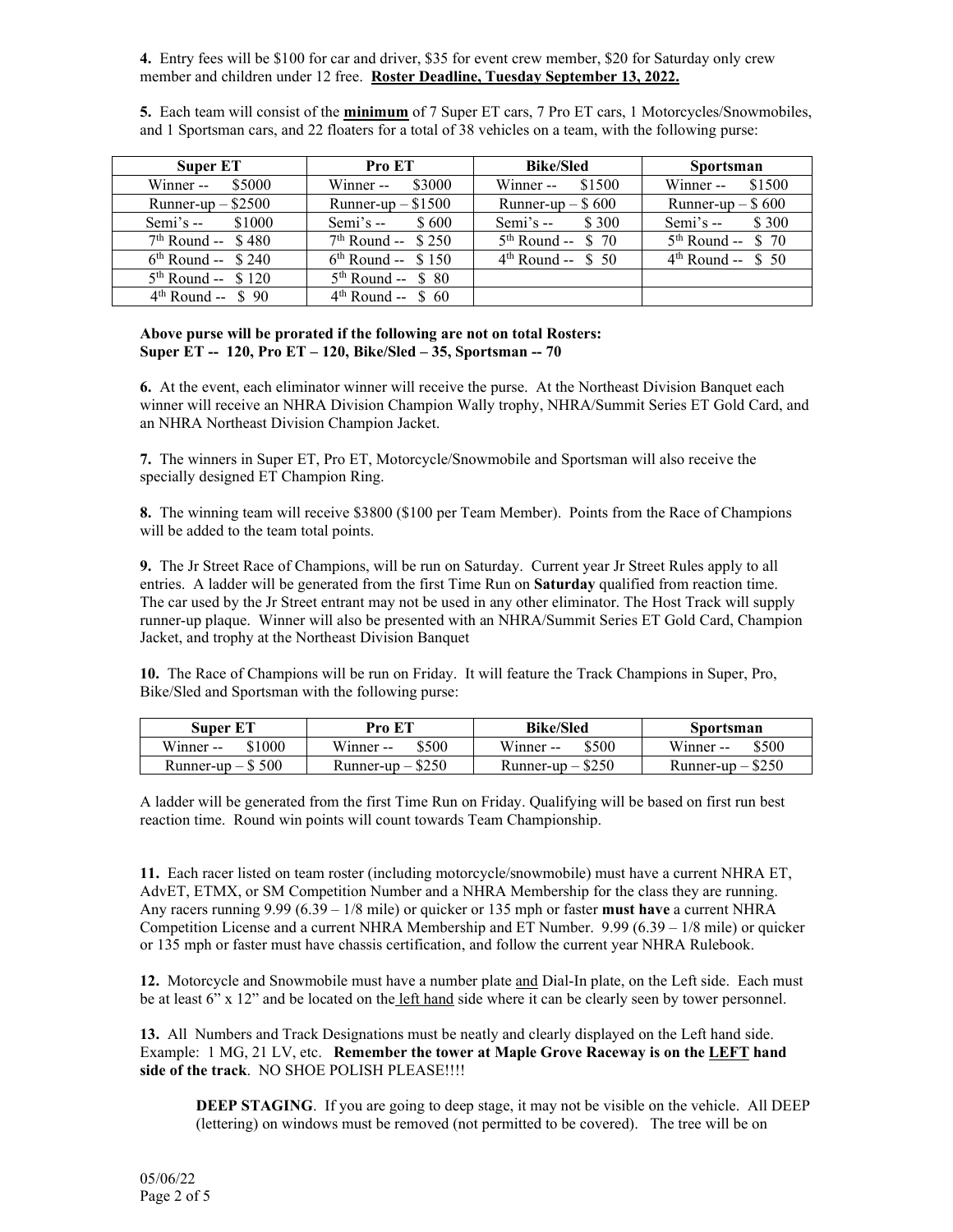autostart, no provision will be made by the starter if a racer is deep. No disqualification for going deep.

**14.** Track Operators/Team Captains are responsible for policing their team's pit vehicles for improper use and **NO MOTORIZED PIT VEHICLES** are allowed 1 hour after the last car goes down the track. We ask that all participants curtail noisy activities at **MIDNIGHT**. No joy riding, race business only. All riders must be licensed and of legal driving age. **All Vehicles MUST display NHRA Pit Vehicle Sticker**.

**15. LED** bulbs will be used in the Starting Line Tree. There will be a blinder covering the 1st, 2nd and 3rd amber and green lights.

For Super ET & Bike/Sled the Crosstalk system will be used. Autostart time out will be set for 10 seconds.

**Tree settings for Super Pro and Bike - .7 - .9 – 10 second time out Tree settings for Pro – Sportsman – HS - 1.0 – 1.7 – 10 second time out Blue light will not be activated Tree will be autostart Compulink TruStart will be active for the event when Host track has Compulink Timing System.**

**16.** SUPER Eliminator (4.15-7.49 – 1/8 Mile) will be allowed the use of electronics per the current year NHRA Rulebook.

**17.** Pro Eliminator (5.40-11.55 – 1/8 Mile) will be a NO-Delay Device class. Electronic ignition permitted. Data Recorders permitted. 4-wheel line-locs will be accepted but wiring must be direct and traceable. Nitrous, must be activated by driver switch or wide open throttle switch, single stage only, no timers. Electronics expressly forbidden, but not limited to: electronic throttle stops, and delay devices.

Pro – Full Bodied Car – Off center roadsters permitted with steering in stock location – No Altereds – No Dragsters.

**18.** SPORTSMAN ET (11.50-19.99) – will be a NO-electronics class. Electronic ignition and single-stage (high side) rev-limiter will be accepted. Non-drive wheel line-locs will be accepted but wiring must be direct and traceable. Nitrous, must be activated by driver switch or wide open throttle switch, single stage only, no timers. Electronics expressly forbidden, but not limited to: data recorders, transbrakes, electric/automated shifters other than factory, two-steps, electronic throttle stops, and delay devices. **Reverse Trans solenoid may only be operated by a switch affixed to the shifter, such as a back-up light switch.** The car must be equipped with full fenders, grill, hood, and functioning mufflers.

**19.** MOTORCYCLE & SNOWMOBILE Eliminator (7.50-15.99) Delay devices permitted. Other electronic items acceptable per the current year NHRA Rulebook.

**20.** All rounds will be random pairing. All vehicles will be called by odd or even last numerical digit of your car/license number. If you arrive after your number group has been run, you will be considered late and forfeit the round. BYE run will go to the best reaction time of the previous round. BYE run does not carry over if not used. Each car can earn only one bye run. In case of tie, first run best reaction time will determine bye. If there is a first round bye it will go to the Race of Champions winner. Team members will not run each other until nothing else is possible. All earned bye runs will be given even if it causes team members to run each other.

**21.** Report to announced lanes. **Lane choice for Time Trial and Round One, (1**), will be based upon which staging lane you chose. For the LEFT lane of the racetrack pull into an ODD numbered lane. For the RIGHT lane of the RACETRACK pull into an EVEN-numbered lane. The first in each lane or the first lane called for the class will get lane choice and the other car takes the other lane. When the pairing for each eliminator reaches eight cars or less, the lane choice will be decided by coin toss.

**22.** Dials must be clearly marked on the left side of windshield, Left-side window and left side of rear window. All dials must be on window when vehicle crosses white line at front of staging lanes. Bike and Sleds see number 12 previous. NO changes permitted after vehicle completely crosses this line. The driver must check both his dial-in and his opponent's dial-in as posted on the scoreboard **BEFORE pre-staging**.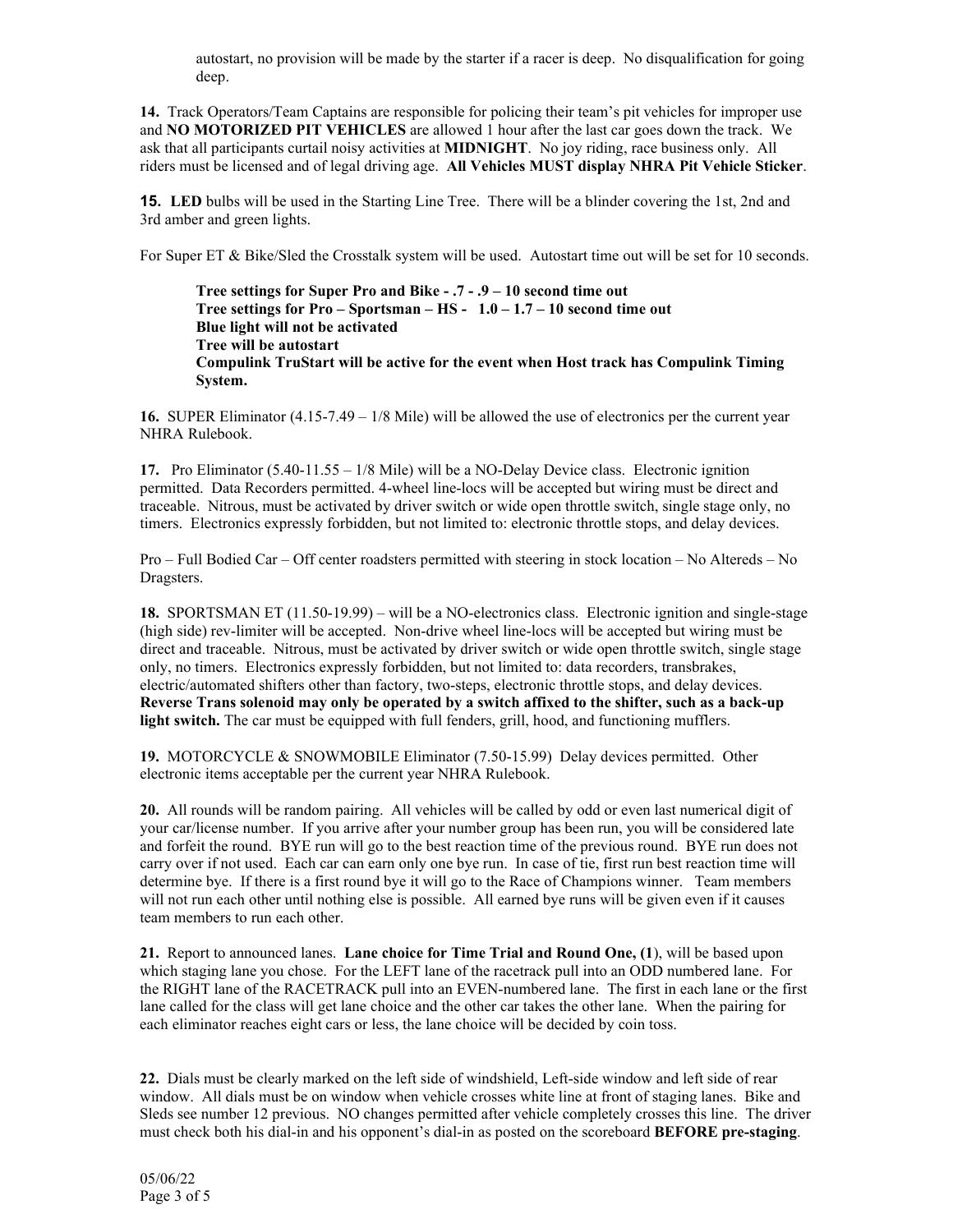If dial-in is wrong, **DO NOT PRE-STAGE**. Starter will correct dial-in. It is **your** responsibility to check the scoreboards before the run. No Reruns for a dial in error.

**23.** The Team Captain will handle any problems for you. **DO NOT** go to the tower or to the Starter, go to your Team Captain.

**24.** Burnout on concrete pads only. NO power burnouts over the starting line. Cars without front brakes may COAST across starting line. Burnout in pits and/or staging lanes are grounds for disqualification.

**25.** Only authorized persons are permitted beyond Restricted Area Signs. Open cars with tow vehicles may have a crewmember back them up from burnout. Tow vehicle occupants must remain seated INSIDE. Tow vehicles permitted only for Super Pro cars without radiators. Tow vehicles will go down the return road on the side of the track.

**26.** A racer may drive **two vehicles**, each vehicle must be in a **different eliminator** and both vehicles must be **on the same team roster**. Racers may not share a vehicle, each driver must have their own vehicle. **Racer must have participated at 3 ET Point Series races at track he or she is representing.** Cars may be substituted PRIOR to arrival only, and only if driven by the same driver listed on the Team Roster. One emergency roster change per team permitted by the Wednesday before the event. NO DRIVER SUBSTITUTIONS!!!!

**27.** All Winners and Runner-ups may be inspected for electronics at any time during or after the event. The right is reserved to check race vehicles at any time for rules infractions. Any racer disqualified will have their points removed from the Team Standings and be brought before the Steering Committee for further disciplinary action.

**28.** Contingency decals are important! Decals must be on car **prior to** first round and throughout eliminations.

**29.** There shall be **NO DQ** for the failure of the working tail light.

**30. The possession of - or use of - fireworks is prohibited.** Offending person will be ejected and if a driver - Race entry will be disqualified.

**31. Excessive braking** at the finish line **MAY RESULT IN DISQUALIFICATION**. **Determination will be made by official starter or Race Control official. Examples of excessive braking – (Not limited to): Smoke off tires in vicinity of finish line, loss of control in vicinity of finish line, etc.** 

**32.** Participant conduct, even by a crew member, may result in Team Points forfeit and/or Participant Disqualification – See 1.3 in the current year NHRA Rulebook.

**33.** All 9.99 (6.39 – 1/8 mile) and faster vehicles must have an acceptable Oil Retention Device when racing at a Summit ET Points Event at the NHRA Member Track and at the annual Northeast Division Summit ET Finals.

**34. Consolation Race – For all first round losers –If conditions allow -- Additional entry fee & purse**  will be announced. Eliminations will begin after 2<sup>nd</sup> Round of the main Event. There will be no time **runs for the consolation race. Entrants must be the driver of the vehicle on the track roster, no substitutes. No points toward Team Championship will be earned during Consolation race. Random Pairing to completion, bye will be determined by first best reaction time of previous round. Round 1 bye will be random draw.**

**35.** EV Category – Each track may send up to 5 Cars in the EV (Electric Vehicle) Class. This class will not count toward Team Points. There will not be a Race of Champions for EV at this time. The EV Class will follow the rules for PRO and will be contested on the 1/8 Mile. Entries must be OEM with all OEM Safety Systems in use at all times. Auto Drive function must be turned off for the duration of each run. NHRA Class rules will follow those of the EV Class per the current year NHRA Rulebook. All entries must be listed on track roster and will pay \$100 Entry fee. Purse will be similar to the Sportsman Purse and will be prorated as such based on car count. Event Champion will receive Champion Wally, Jacket and Gold Card at the D-1 Banquet, and the invitation to participate in the NHRA Summit World Championship Event.